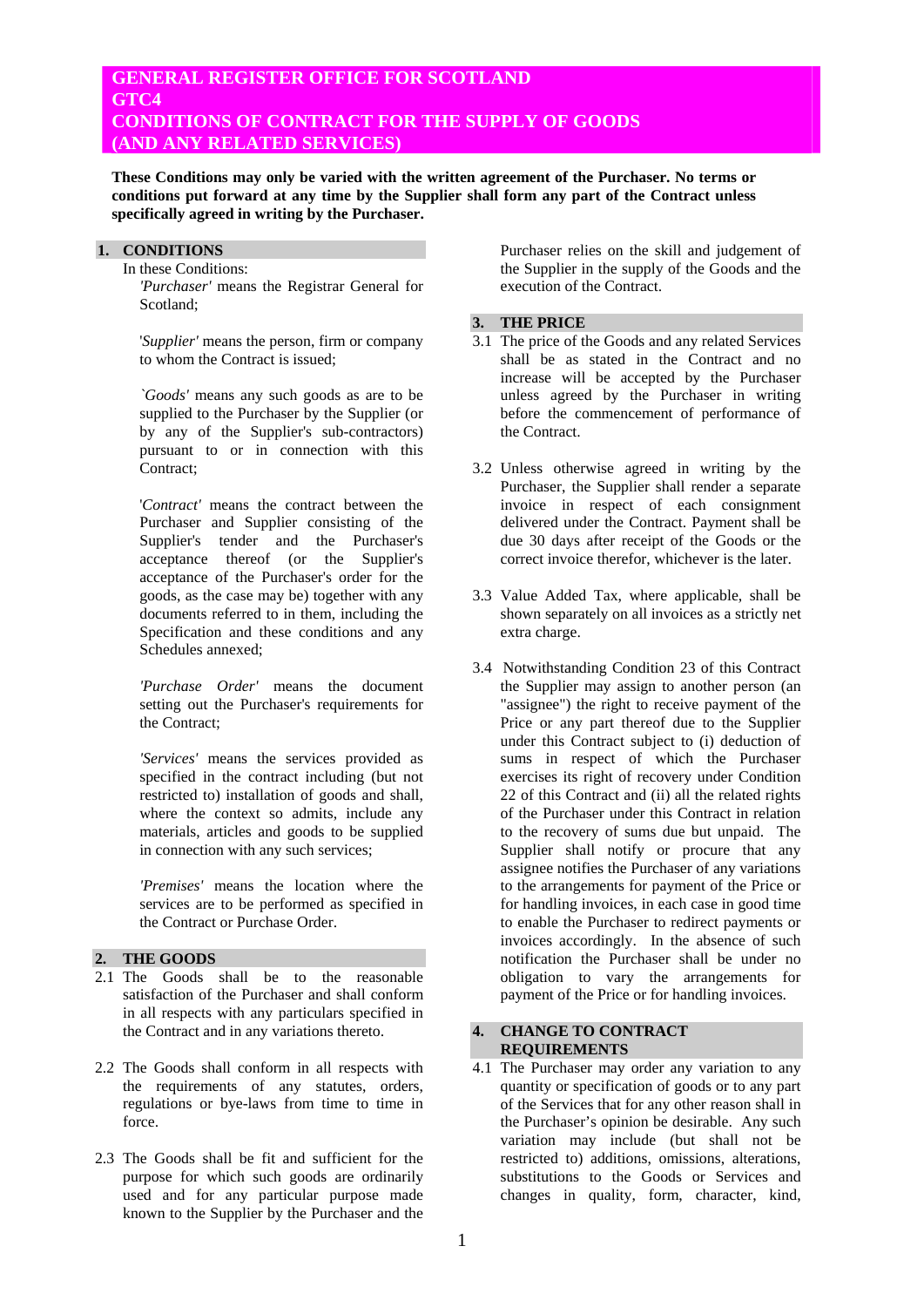timing, method or sequence of the delivery of Goods or provision of Services.

- 4.2 Save as otherwise provided herein, no variation of the specification of Goods or of the Services as provided for in Clause 4.1 hereof shall be valid unless given or confirmed in the form of an order given by the Purchaser. All such orders shall be given in writing provided that if for any reason the Purchaser shall find it necessary to give any such order orally in the first instance the Supplier shall comply with such oral order which must be confirmed in writing by the Purchaser within 2 working days of the giving of such oral order by the Purchaser, failing which the variation made by such oral order shall cease to have effect on the expiry of the said 2 working day period.
- 4.3 Where any such change in quality or specifications of Goods or variation of the Services made in accordance with Clauses 4.1 and 4.2 has affected or may affect the costs incurred by the Supplier delivering the Goods or providing the Services, the Supplier will notify the Purchaser in writing of the effect which it has had or may have on the said costs and such notification shall be considered by the Purchaser, who shall take all of the facts into account (including such information as may be provided by the Supplier in respect of the effect which such variation has had or may have on the costs incurred by the Supplier in providing the Goods or Service) and may authorise such alteration to the sums to be paid to the Supplier in accordance with the provisions of the Contract as are, in the Purchaser's opinion, appropriate and reasonable in the circumstances.

### **5. INSPECTION OF PREMISES AND NATURE OF SERVICES**

- 5.1 The Supplier is deemed to have inspected the Premises before tendering so as to have understood the nature and extent of the Services to be carried out and is deemed to be satisfied in relation to all matters connected with the Services and Premises.
- 5.2 The Purchaser shall, at the request of the Supplier, grant such access as may be reasonable for this purpose.
- 5.3 Unless otherwise specified, the Supplier shall provide all plant, tools, material, labour, haulage and any other things necessary to complete the Contract.

### **6. SUPPLIER'S STATUS**

 In carrying out any Services associated with the Contract the Supplier shall be acting as principal and not as the agent of the Purchaser. Accordingly:

 (a) the Supplier shall not (and shall procure that his agents and servants do not) say or do anything that might lead any other person to believe that the Supplier is acting as the agent of the Purchaser, and

 (b) nothing in this Contract shall impose any liability on the Purchaser in respect of any liability incurred by the Supplier to any other person but this shall not be taken to exclude or limit any liability of the Purchaser to the Supplier that may arise by virtue of either a breach of this Contract or any negligence on the part of the Purchaser, or the Purchaser's staff or agents.

#### **7. SUPPLIER'S PERSONNEL**

- 7.1 The Supplier shall take the steps reasonably required by the Purchaser to prevent unauthorised persons being admitted to the Premises. If the Purchaser gives the Supplier notice that any person is not to be admitted to or is to be removed from the Premises or is not to become involved in or is to be removed from involvement in the performance of the Contract, the Supplier shall take all reasonable steps to comply with such notice and if required by the Purchaser the Supplier shall replace any person removed under this Condition with another suitably qualified person and procure that any security pass issued to the person removed is surrendered. The giving of such notice by the Purchaser to the Supplier as aforesaid shall not entitle the Supplier to delay, suspend, terminate or withhold the performance of any of its obligation in terms of the Contract and it shall remain bound to timeously implement its obligations in full, whether or not it complies with the terms of the said notice or otherwise.
- 7.2 If and when instructed by the Purchaser, the Supplier shall give to the Purchaser a list of names and addresses of all persons who are or may be at any time concerned with the Services or any part of them specifying the capacities in which they are so concerned, and giving such other particulars and evidence of identity and other supporting evidence as the Purchaser may reasonably require.
- 7.3 The decision of the Purchaser shall be final and conclusive as to whether any person is to be admitted to or is to be removed from the Premises or is not to become involved in or is to be removed from involvement in the performance of the Contract and as to whether the Supplier has furnished the information or taken the steps required of the Supplier by this Condition.
- 7.4 The Supplier shall bear the cost of any notice, instruction or decision of the Purchaser under this Condition.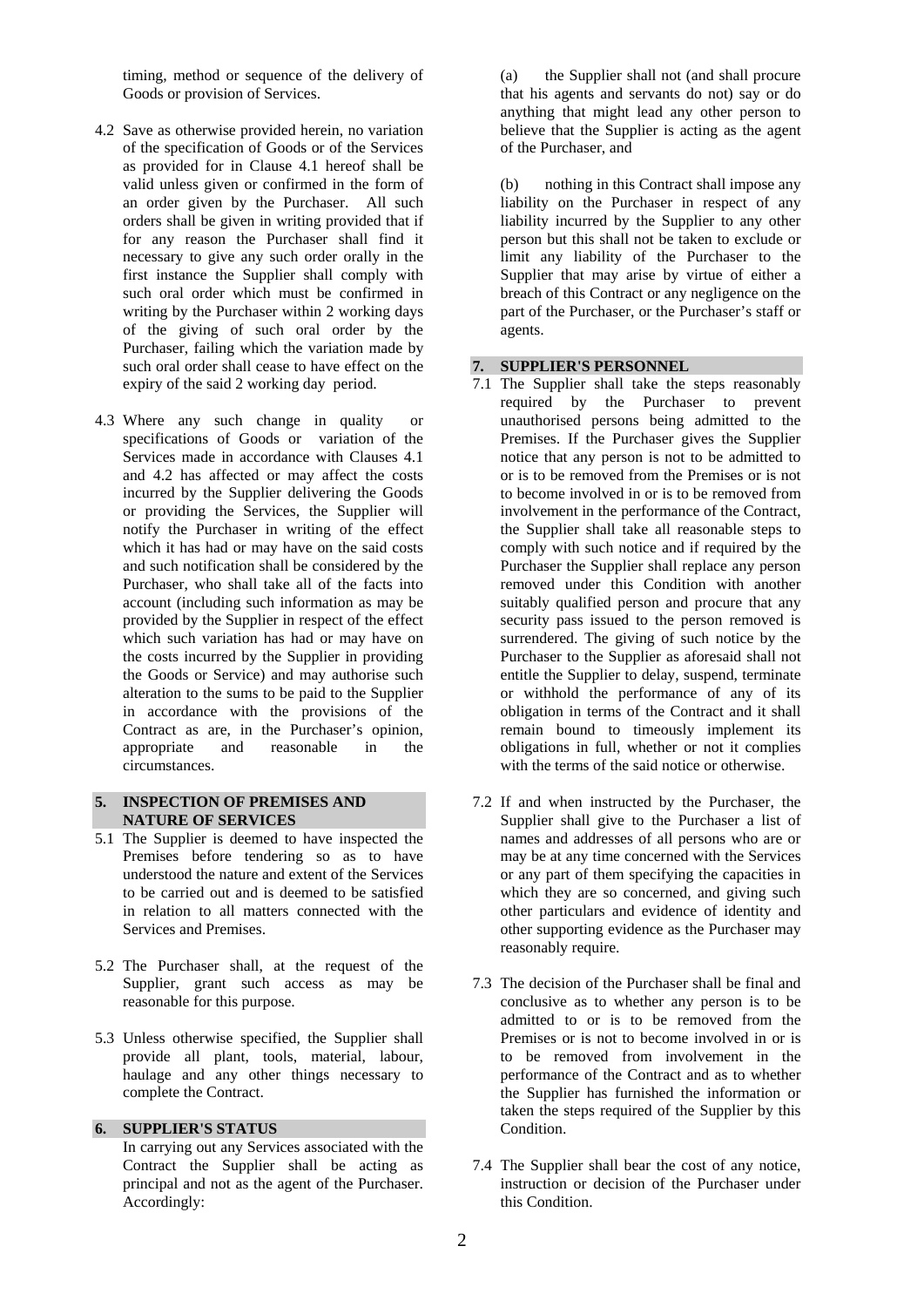## **8. DELIVERY**

- 8.1 The Supplier shall make no delivery of materials, plant or other things, nor commence any work on the Premises without obtaining the Purchaser's prior consent. The Supplier shall make delivery at a time agreed between the Supplier and Purchaser.
- 8.2 The Goods shall be delivered to the place named in the Contract. Any access to premises and any labour and equipment that may be provided by the Purchaser in connection with delivery shall be provided without acceptance by the Purchaser of any liability whatsoever and the Supplier shall indemnify the Purchaser and the Crown in respect of any actions, suits, claims, demands, losses, charges, costs and expenses which the Purchaser or the Crown may suffer or incur as a result of or in connection with any damage or injury (whether fatal or otherwise) occurring in the course of delivery or installation to the extent that any such damage or injury is attributable to any act or omission of the Supplier or any of the Supplier's sub-contractors.
- 8.3 The time of delivery shall be of the essence and failure to deliver within the time promised or specified shall enable the Purchaser (at the Purchaser's option) to release themselves from any obligation to accept and pay for the Goods and/or to cancel all or part of the Contract therefor, in either case without prejudice to the Purchaser's other rights and remedies.

# **9. ACCESS**

- 9.1 Where any access to the premises is necessary in connection with delivery or installation the Supplier and the Supplier's sub-contractors shall at all times comply with the reasonable requirements of the Purchaser's Head of Security.
- 9.2 Access to the Premises shall not be exclusive to the Supplier but only such as shall enable the Supplier to carry out the Services concurrently with the execution of work by others. The Supplier shall co-operate with such others as the Purchaser may reasonably require.
- 9.3 The Purchaser shall have the power at any time during the progress of the Services to order in writing:

 (a) the removal from the Premises of any materials which in the opinion of the Purchaser are either hazardous, noxious or not in accordance with the Contract;

 (b) the substitution of proper and suitable materials;

 (c) the removal and proper re-execution notwithstanding any previous test thereof or

interim payment therefor of any work which, in respect of material or workmanship, is not in the opinion of the Purchaser in accordance with the Contract.

 The Supplier shall comply forthwith with the terms of any such order.

9.4 On completion of the Services the Supplier shall remove the Supplier's plant, equipment and unused materials and shall clear away from the Premises all rubbish arising out of the Services and leave the Premises in a neat and tidy condition.

### **10. PROPERTY AND RISK**

 Property and risk in the Goods shall without prejudice to any of the rights or remedies of the Purchaser (including the Purchaser's rights and remedies under Condition 12 hereof) pass to the Purchaser at the time of delivery.

### **11. DAMAGE IN TRANSIT**

 On dispatch of any consignment of the Goods the Supplier shall send to the Purchaser at the address for delivery of the Goods an advice note specifying the means of transport, the place and date of dispatch, the number of packages and their weight and volume. The Supplier shall free of charge and as quickly as possible either repair or replace (as the Purchaser shall elect) such of the Goods as may either be damaged in transit or having been placed in transit fail to be delivered to the Purchaser provided that:

 (a) in the case of damage to such Goods in transit the Purchaser shall within thirty days of delivery give notice to the Supplier that the Goods have been damaged;

 (b) in the case of non-delivery the Purchaser shall (provided that the Purchaser has been advised of the dispatch of the Goods) within 10 days of the notified date of delivery give notice to the Supplier that the Goods have not been delivered.

# **12. INSPECTION, REJECTION AND GUARANTEE**

- 12.1 The Supplier shall permit the Purchaser or the Purchaser's authorised representatives to make any inspections or tests of the Goods the Purchaser may reasonably require and the Supplier shall afford all reasonable facilities and assistance free of charge at the Supplier's premises. No failure to make complaint at the time of such inspection or tests and no approval given during or after such tests or inspections shall constitute a waiver by the Purchaser of any rights or remedies in respect of the Goods.
- 12.2 The Purchaser may by written notice to the Supplier reject any of the Goods which fail to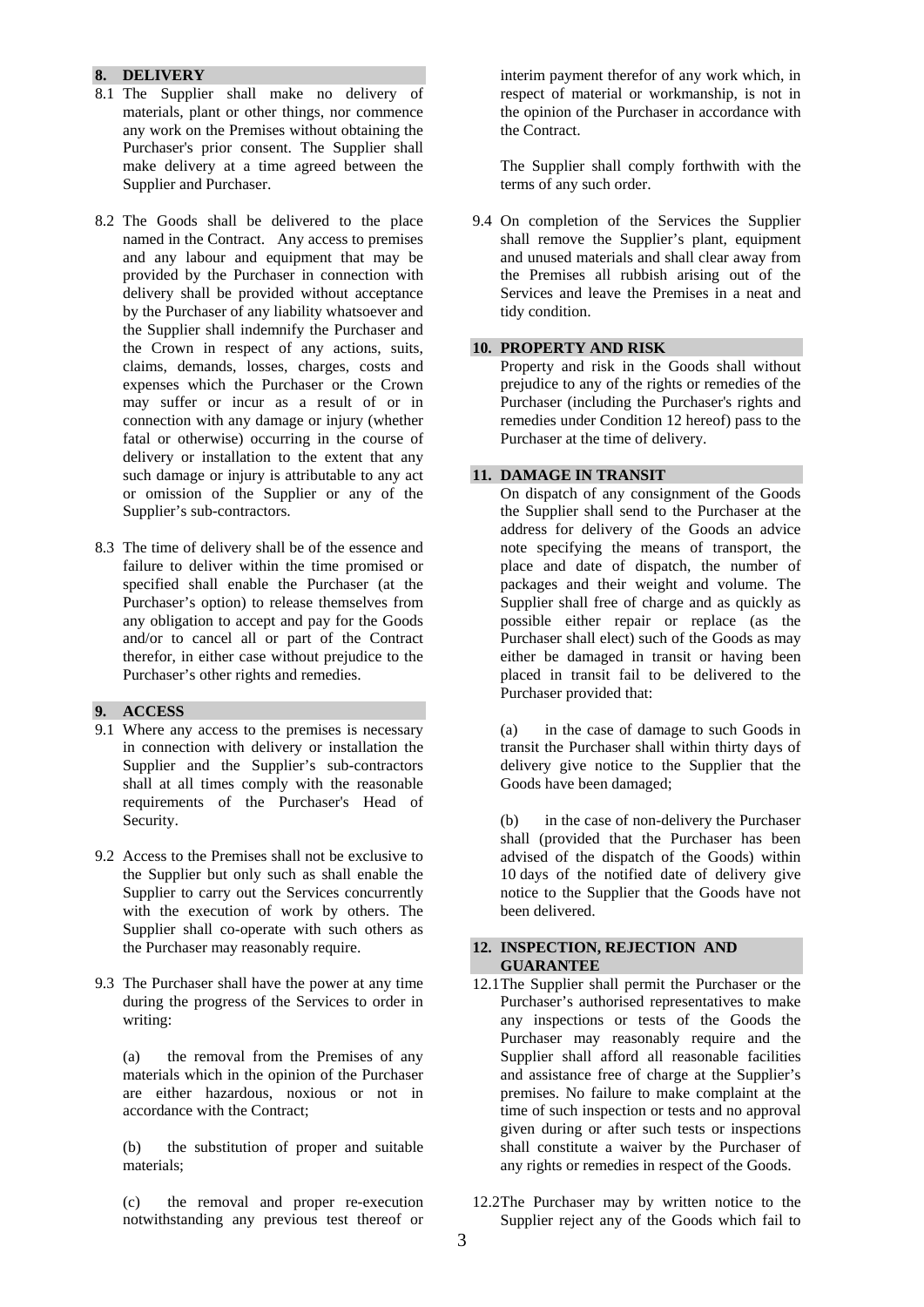meet the requirements specified in the contract. Such notice shall be given within a reasonable time after delivery to the Purchaser of Goods concerned. If the Purchaser shall reject any of the Goods pursuant to this Condition the Purchaser shall be entitled (without prejudice to his other rights and remedies) either:

 (a) to have the Goods concerned as quickly as possible either repaired by the Supplier or (as the Purchaser shall elect) replaced by the Supplier with Goods which comply in all respects with the requirements specified herein; or

 (b) to obtain a refund from the Supplier in respect of the Goods concerned.

- 12.3 The guarantee period applicable to the Goods shall be 12 months from the putting into service or 18 months from delivery of the Goods, whichever shall be the shorter (subject to any alternative guarantee arrangements agreed in writing between the Purchaser and the Supplier). If the Purchaser shall within such guarantee period or within 30 days thereafter give notice in writing to the Supplier of any defect in any of the Goods as may have arisen during such guarantee period under proper and normal use the Supplier shall (without prejudice to any other rights and remedies which the Purchaser may have) as quickly as possible remedy such defects (whether by repair or replacement as the Purchaser shall elect) without cost to the Purchaser.
- 12.4 Any Goods rejected or returned by the Purchaser as described in paragraphs 12.2 or 12.3 shall be returned to the Supplier at the Supplier's risk and expense.

### **13. LABELLING AND PACKAGlNG**

- 13.1 The Goods shall be packed and marked in a proper manner and in accordance with the Purchaser's instructions and any statutory requirements and any requirements of the carriers. In particular the Goods shall be marked with the number of the Purchase Order (if any), the net, gross and tare weights, the name of the contents shall be clearly marked on each container and all containers of hazardous goods (and all documents relating thereto) shall bear prominent and adequate warnings. The Supplier shall indemnify the Purchaser and the Crown against all actions, suits, claims, demands, losses, charges, costs and expenses which the Purchaser or the Crown may suffer or incur as a result of or in connection with any breach of this Condition.
- 13.2 All packaging materials will be considered non-returnable and will be destroyed unless the Supplier's advice note states that such materials will be charged for unless returned. The

Purchaser accepts no liability in respect of the non-arrival at the Supplier's Premises of empty packages returned by the Purchaser unless the Supplier shall within ten days of receiving notice from the Purchaser that the packages have been dispatched notify the Purchaser of such non-arrival.

13.3 The Supplier represents and warrants that the maximum use has been made of recycled materials in the manufacture of crates, pallets, boxes, cartons, cushioning and other forms of packing, where these fulfil other packing specifications.

### **14. AUDIT**

 The Supplier shall keep and maintain until 2 years after the Contract has been completed records to the satisfaction of the Purchaser of all expenditures which are reimbursable by the Purchaser and of the hours worked and costs incurred in connection with any employees of the Supplier paid for by the Purchaser on a time charge basis. The Supplier shall on request afford the Purchaser or his representatives such access to those records as may be required by the Purchaser in connection with the Contract.

#### **15. CORRUPT GIFTS OR PAYMENTS**

 The Supplier shall not offer or give, or agree to give, to any employee or representative of the Purchaser any gift or consideration of any kind as an inducement or reward for doing or refraining from doing or for having done or refrained from doing, any act in relation to the obtaining or execution of this or any other contract with the Purchaser or for showing or refraining from showing favour or disfavour to any person in relation to this or any such Contract. The attention of the Supplier is drawn to the criminal offences created by the Prevention of Corruption Acts 1889 to 1916.

## **16. PATENTS, INFORMATION AND COPYRIGHT**

- 16.1 It shall be a condition of the contract, except to the extent that the Goods or Services incorporate designs furnished by the Purchaser, that nothing done by the Supplier in the provision of the Goods or Performance of the Services shall infringe any patent, trade mark, registered design, copyright or other right in the nature of intellectual property of any third party and the Supplier shall indemnify the Purchaser and the Crown against all actions, claims, demands, costs and expenses which the Purchaser or the Crown may suffer or incur as a result of or in connection with any breach of this Condition.
- 16.2 All rights (including ownership and copyright) in any reports, documents, specifications, instructions, plans, drawings, patents, models or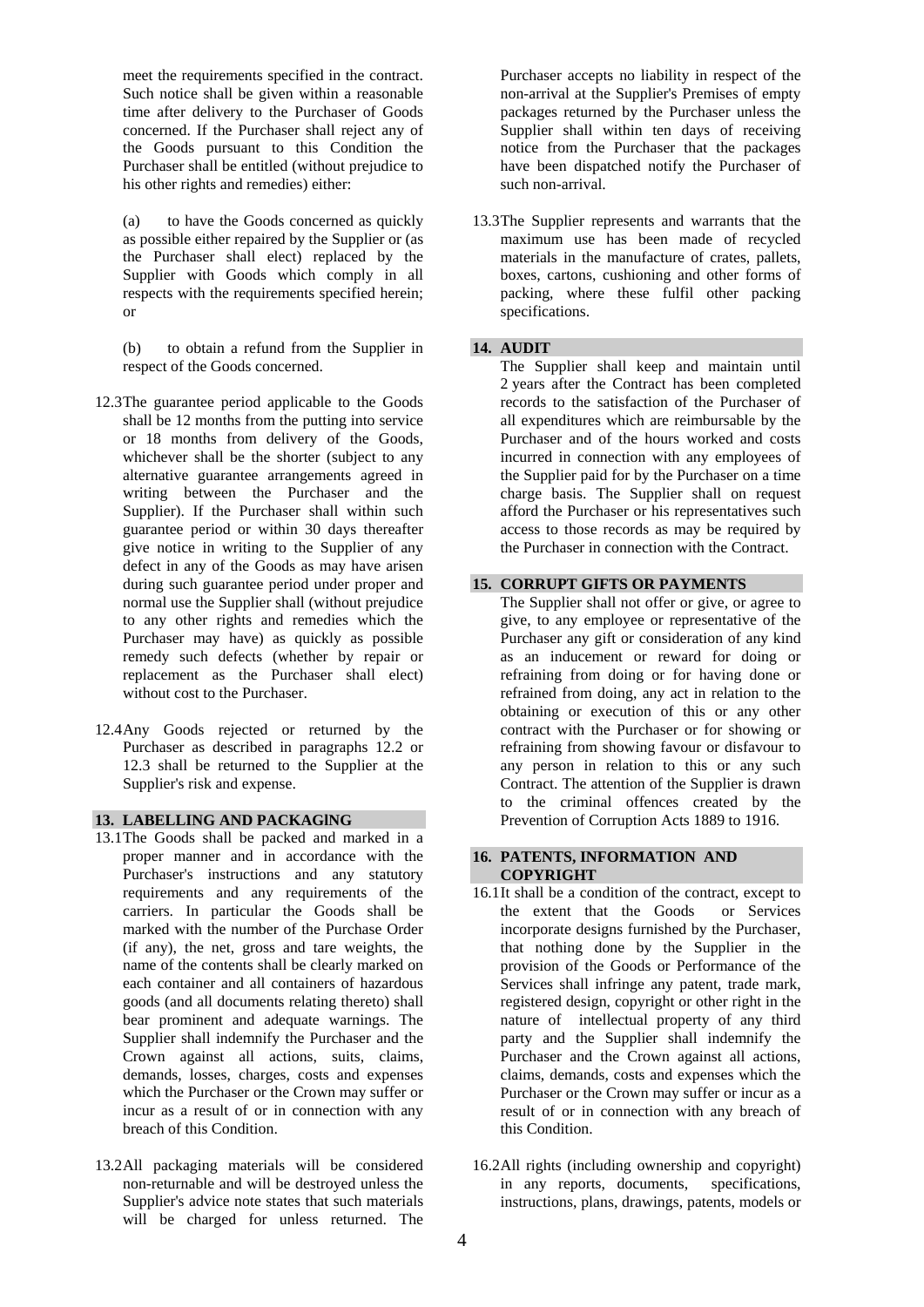designs whether in writing or on magnetic or other media:

 (a) furnished to or made available to the Supplier by the Purchaser shall remain vested in the Crown absolutely.

 (b) prepared by or for the Supplier for use, or intended use, in relation to the performance of this Contract are hereby assigned to and shall vest in the Crown absolutely, and (without prejudice to Condition 20.2) the Supplier shall not and shall procure that the Supplier's servants and agents shall not (except to the extent necessary for the implementation of this Contract) without the prior written consent of the Purchaser use or disclose any such reports, documents, specifications, instructions, plans, drawings, patents, models, designs or other material as aforesaid or any other information (whether or not relevant to this Contract) which the Supplier may obtain pursuant to or by reason of this Contract, except information which is in the public domain otherwise than by reason of a breach of this provision, and in particular (but without prejudice to the generality of the foregoing) the Supplier shall not refer to the Purchaser or the contract in any advertisement without the Purchaser's prior written consent.

16.3 The provisions of this Condition 16 shall apply during the continuance of this Contract and after its termination howsoever arising.

### **17. HEALTH AND SAFETY**

- 17.1 The Supplier represents and warrants to the Purchaser that the Supplier is satisfied that all necessary tests and examinations have been made or will be made prior to delivery of the Goods to ensure that the Goods are designed and constructed so as to be safe and without risk to the health or safety of persons using the same, and that the Supplier has made available to the Purchaser adequate information about the use for which the Goods have been designed and have been tested and about any conditions necessary to ensure that when put to use the goods will be safe and without risk to health.
- 17.2 The Supplier shall perform the Services in such a manner as to be safe and without risk to the health or safety of persons in the vicinity of the place where the Services are being performed (whether such persons are in the vicinity of the said place at the time when the Services are being performed or otherwise) and in such a manner as to comply with any relevant health and safety or other legislation (including Statutory Instrument, Orders, or Regulations made under the said legislation) and any requirements imposed by a local or other regulatory authority in connection with the

performance of services of the type supplied to the Purchaser, whether specifically or generally.

17.3 With prejudice to the generality of paragraph 17.1 hereof, the Supplier shall indemnify the Purchaser and the Crown against all actions, suits, claims, demands, losses, charges, costs and expenses which the Purchaser or the Crown may suffer or incur as a result of or in connection with any breach of paragraphs 17.1 or 17.2 hereof.

## **18. INDEMNITY AND INSURANCE**

- 18.1 Without prejudice to any rights or remedies of the Purchaser (including the Purchaser's rights and remedies under Condition 12 hereof) the Supplier shall indemnify the Purchaser and the Crown against all actions, suits, claims, demands, losses, charges, costs and expenses which the Purchaser or the Crown may suffer or incur as a result of or in connection with any damage to property or in respect of any injury (whether fatal or otherwise) to any person which may result directly or indirectly from any defect in the Goods or the negligent or wrongful act or omission of the Supplier.
- 18.2 The Supplier shall have in force and shall require any sub-Contractor to have in force:

 (a) employer's liability insurance in accordance with any legal requirements for the time being in force, and

 (b) public liability insurance for such sum and range of cover as the Supplier deems to be appropriate but covering at least all matters which are the subject of indemnities or compensation obligations under these Conditions in the sum of not less than £1 million for any one incident and unlimited in total, unless otherwise agreed by the Purchaser in writing.

18.3 The policy or policies of insurance referred to in paragraph 18.2 shall be shown to the Purchaser whenever the Purchaser requests, together with satisfactory evidence of payment of premiums.

# **19. DISCRIMINATION**

 The Supplier shall not unlawfully discriminate either directly or indirectly on such grounds as race, colour, ethnic or national origin, disability, sex or sexual orientation, religion or belief, or age and without prejudice to the generality of the foregoing the Supplier shall not unlawfully discriminate within the meaning and scope of the Sex Discrimination Act 1975, the Race Relations Act 1976, the Equal Pay Act 1970, the Disability Discrimination Act 1995, the Employment Equality (Sexual Orientation) Regulations 2003, the Employment Equality (Religion or Belief) Regulations 2003, the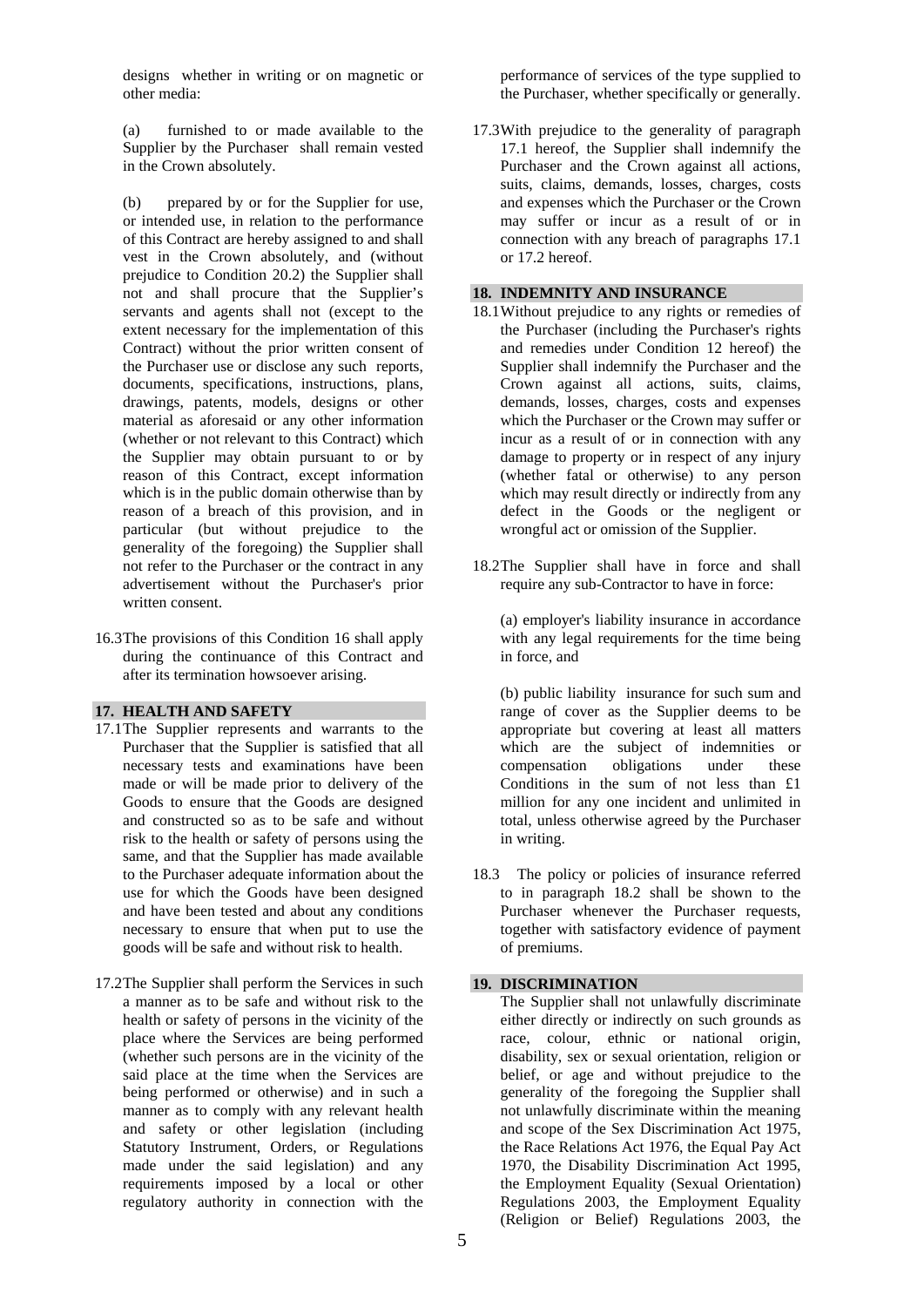Employment Equality (Age) Regulations 2006, the Equality Act 2006, the Equality Act (Sexual Orientation) Regulations 2007, the Human Rights Act 1998 or other relevant or equivalent legislation, or any statutory modification or reenactment thereof. The Supplier shall take all reasonable steps to secure the observance of this clause by all employees and representatives of the Supplier.

### **20. OFFICIAL SECRETS ACTS, CONFIDENTIALITY, AND ACCESS TO GOVERNMENT INFORMATION**

- 20.1 The Supplier undertakes to abide and procure that the Supplier's employees abide by the provisions of the Official Secrets Acts 1911 to 1989.
- 20.2 The Supplier shall keep secret and not disclose and shall procure that the Supplier's employees keep secret and do not disclose any information of a confidential nature obtained by the Supplier by reason of the Contract except information which is in the public domain otherwise than by reason of a breach of this provision.
- 20.3 All information related to the Contract with the Supplier will be treated as commercial in confidence by the Client except that:

 (a) The Supplier may disclose any information as required by law or judicial order to be disclosed.

(b) The Purchaser may disclose any information as required by law or judicial order to be disclosed, further the Purchaser may disclose all information obtained by the Purchaser by virtue of the Contract to the Scottish or United Kingdom Parliament or any other department, office or agency of Her Majesty's Government in Scotland or the United Kingdom, and their servants or agents, when disclosing such information to either the Scottish Parliament or the United Kingdom Parliament it is recognised and agreed by both parties that the Purchaser shall, if the Purchaser sees fit, disclose such information but is unable to impose any restrictions upon the information that the Purchaser provides to Members of the Scottish Parliament, (MSP's) or Members of the United Kingdom Parliament (MP's). Such disclosure shall not be treated as a breach of this agreement.

20.4 The provisions of this condition 20 shall apply during the continuance of the Contract and after its termination howsoever arising.

#### **21. TERMINATION**

21.1 The Supplier shall notify the Purchaser in writing immediately upon the occurrence of any of the following events:

 (a) where the Supplier is an individual and if a petition is presented for the Supplier's bankruptcy or the sequestration of the Supplier's estate or a criminal bankruptcy order is made against the Supplier, or the supplier is apparently insolvent, or makes any composition or arrangement with or for the benefit of creditors, or makes any conveyance or assignation for the benefit of creditors, or if an administrator or trustee is appointed to manage the Supplier's affairs; or

 (b) where the Supplier is not an individual but is a firm, or a number of persons acting together in any capacity, if any event in (a) or (c) of this Condition occurs in respect of the firm or any partner in the firm or any of those persons or a petition is presented for the Supplier to be wound up as an unregistered company; or

 (c) where the Supplier is a company, if the company passes a resolution for winding-up of dissolution (otherwise than for the purposes of and followed by an amalgamation or reconstruction) or the court makes an administration order or a winding-up order, or the company makes a composition or arrangement with its creditors, or an administrator, administrative receiver, receiver or manager is appointed by a creditor or by the court or possession is taken of any of its property under the terms of a floating charge.

21.2 On the occurrence of any of the events described in paragraph 21.1 or, if the Supplier shall have committed a material breach of this Contract and (if such breach is capable of remedy) shall have failed to remedy such breach within 30 days of being required by the Purchaser in writing to do so or, where the Supplier is an individual, if the Supplier shall die or be adjudged incapable of managing his or her affairs within the meaning of Part VII of the Mental Health Act 1983 or of Part V of the Mental Health (Scotland) Act 1984, the Purchaser shall be entitled to terminate this Contract by notice to the Supplier with immediate effect. Thereupon, without prejudice to any other of the Purchaser's rights, the Purchaser may complete the Services or have them completed by a third party, using for that purpose (making a fair and proper allowance therefor in any payment subsequently made to the Supplier) all materials, plant and equipment on the Premises belonging to the Supplier, and the Purchaser shall not be liable to make any further payment to the Supplier until the Services have been completed in accordance with the requirements of the Contract, and shall be entitled to deduct from any amount due to the Supplier the costs thereof incurred by the Purchaser (including the Purchaser's own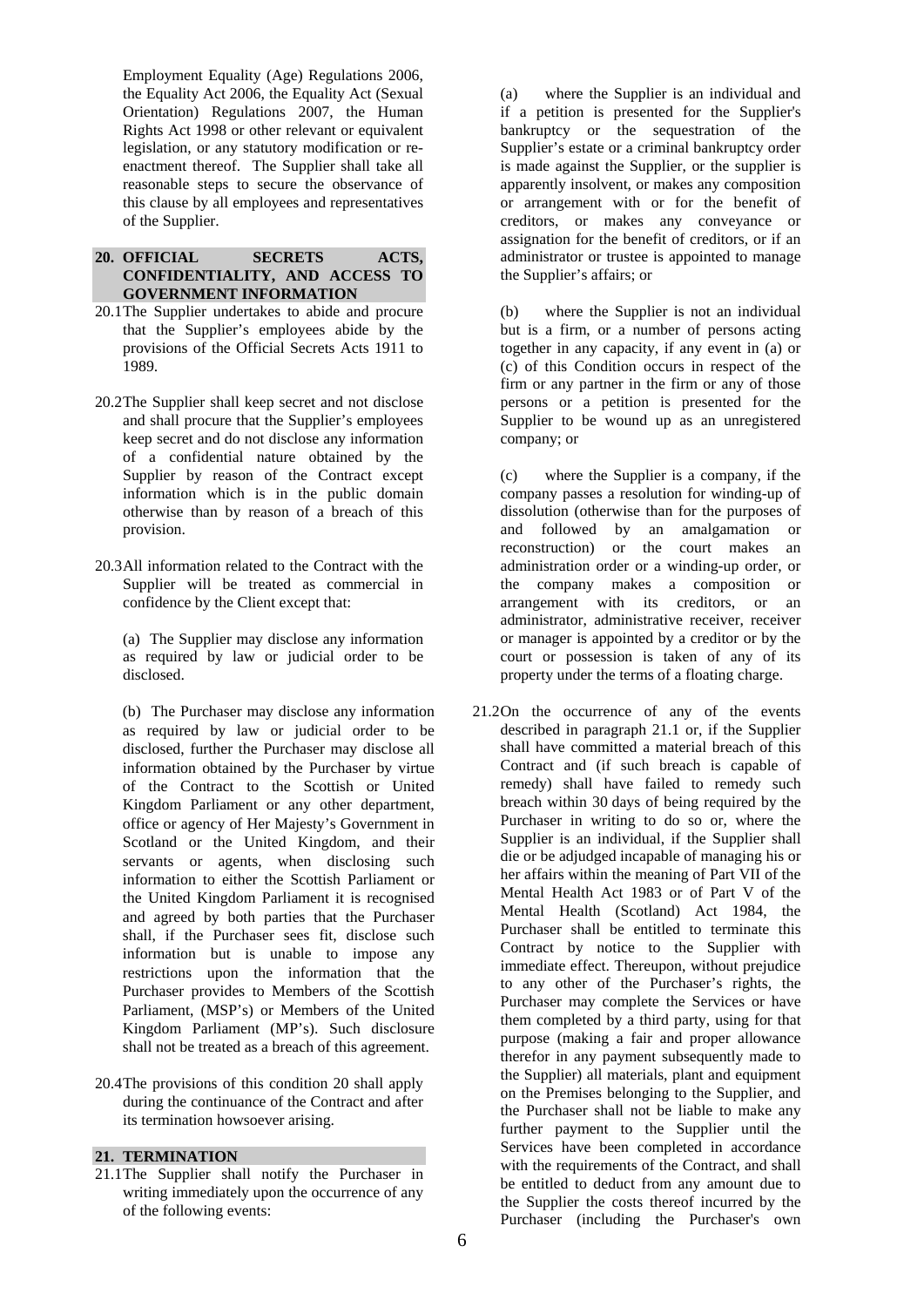costs). If the total cost to the Purchaser exceeds the amount (if any) due to the Supplier, the difference shall be recoverable by the Purchaser from the Supplier.

- 21.3 In addition to the Purchaser's rights of termination under paragraph 21.2, the Purchaser shall be entitled to terminate this Contract by giving to the Supplier not less than 30 days' notice to that effect.
- 21.4 Termination under paragraphs 21.2 or 21.3 shall not prejudice or affect any right of action or remedy which shall have accrued or shall thereupon accrue to the Purchaser and shall not affect the continued operation of Conditions 16 and 20.

## **22. RECOVERY OF SUMS DUE**

 Wherever under the Contract any sum of money is recoverable from or payable by the Supplier, that sum may be deducted from any sum then due, or which at any later time may become due, to the Supplier under the Contract or under any other agreement or contract with the Purchaser or with any department agency or authority of the Crown.

## **23. ASSIGNATION AND SUB-CONTRACTING**

- 23.1 The Supplier shall not without the written consent of the Purchaser assign the benefit or burden of the Contract or any part thereof.
- 23.2 No sub-contracting by the Supplier shall in any way relieve the Supplier of any of his responsibilities under the Contract.
- 23.3 Where the Supplier enters into a sub-contract for the purpose of performing the Contract, the Supplier shall cause a term to be included in such sub-contract:
	- 23.3.1 which requires payment to be made to the sub-contractor within a specified period not exceeding 30 days from receipt of a valid invoice as defined by the sub-contract requirements and provides that, for the purpose of payment alone, where the Purchaser has made payment to the Supplier and the sub-contractor's invoice includes Goods and/or Services in relation to which payment has been made by the Purchaser then, to the extent that it relates to such Goods and/or Services, the invoice shall be treated as valid and payment shall be made to the subcontractor without deduction.
	- 23.3.2 which notifies the sub-contractor that the contract forms part of a larger contract for the benefit of the Scottish Government and that should the sub-

contractor have any difficulty in securing the timely payment of an invoice that matter may be referred by the sub-contractor to the General Register Office for Scotland, Ladywell House, Ladywell Road, Edinburgh EH12 7TF.

 23.3.3 in the same terms as that set out in this clause 23.3 (including for the avoidance of doubt this clause 23.3.3) subject only to modification to refer to the correct designation of the equivalent party as the Supplier and sub-contractor as the case may be.

## **24. NOTICES**

 Any notice given under or pursuant to the Contract may be sent by hand or by post or by registered post or by the recorded delivery service or transmitted by telex, telemessage, facsimile transmission or other means of telecommunication resulting in the receipt of a written communication in permanent form and if so sent or transmitted to the address of the party shown on the Purchase Order, or to such other address as the party may by notice to the other have substituted therefor, shall be deemed effectively given on the day when in the ordinary course of the means of transmission it would first be received by the addressee in normal business hours.

#### **25. ARBITRATION**

 All disputes, differences or questions between the parties to the Contract with respect to any matter or thing arising out of or relating to the Contract, other than a matter or thing as to which the decision of the Purchaser is under the Contract to be final and conclusive, and except to the extent to which special provision for arbitration is made elsewhere in the Contract, shall be referred to a sole arbitrator mutually chosen by the parties or, failing agreement (within 28 days of either party requesting the other to do so), nominated by the President of the Law Society of Scotland for the time being on the application of either party. The arbitration shall be seated in Scotland and the Arbitration (Scotland) Act 2010 shall apply.

#### **26. HEADINGS**

 The headings to Conditions shall not affect their interpretation.

## **27. GOVERNING LAW**

These Conditions shall be governed by and construed in accordance with Scottish law and the Supplier hereby irrevocably submits to the jurisdiction of the Scottish courts. The submission to such jurisdiction shall not (and shall not be construed so as to) limit the right of the Purchaser to take proceedings against the Supplier in any other court of competent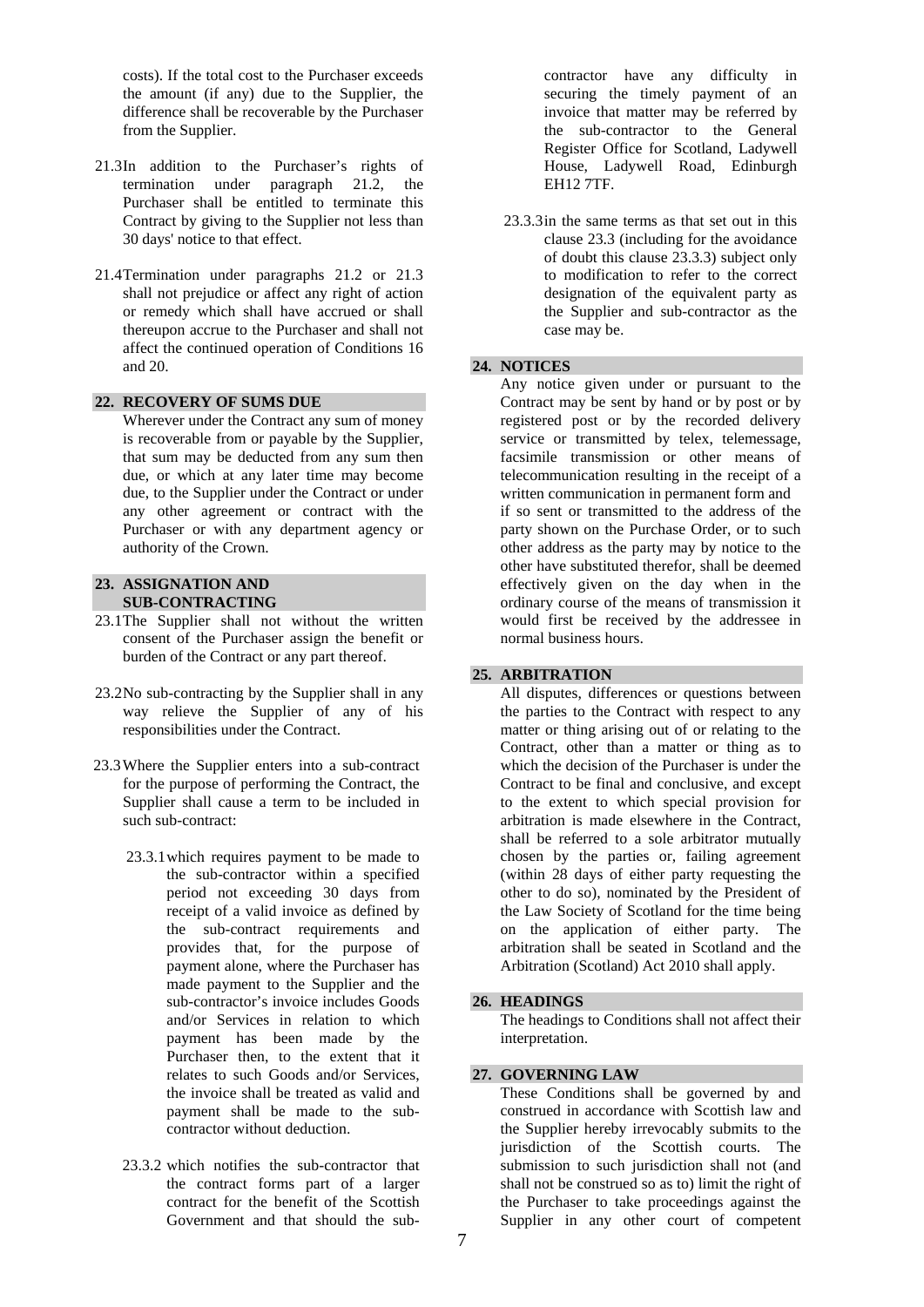jurisdiction, nor shall the taking of proceedings in any one or more jurisdictions preclude the taking of proceedings in any other jurisdiction, whether concurrently or not.